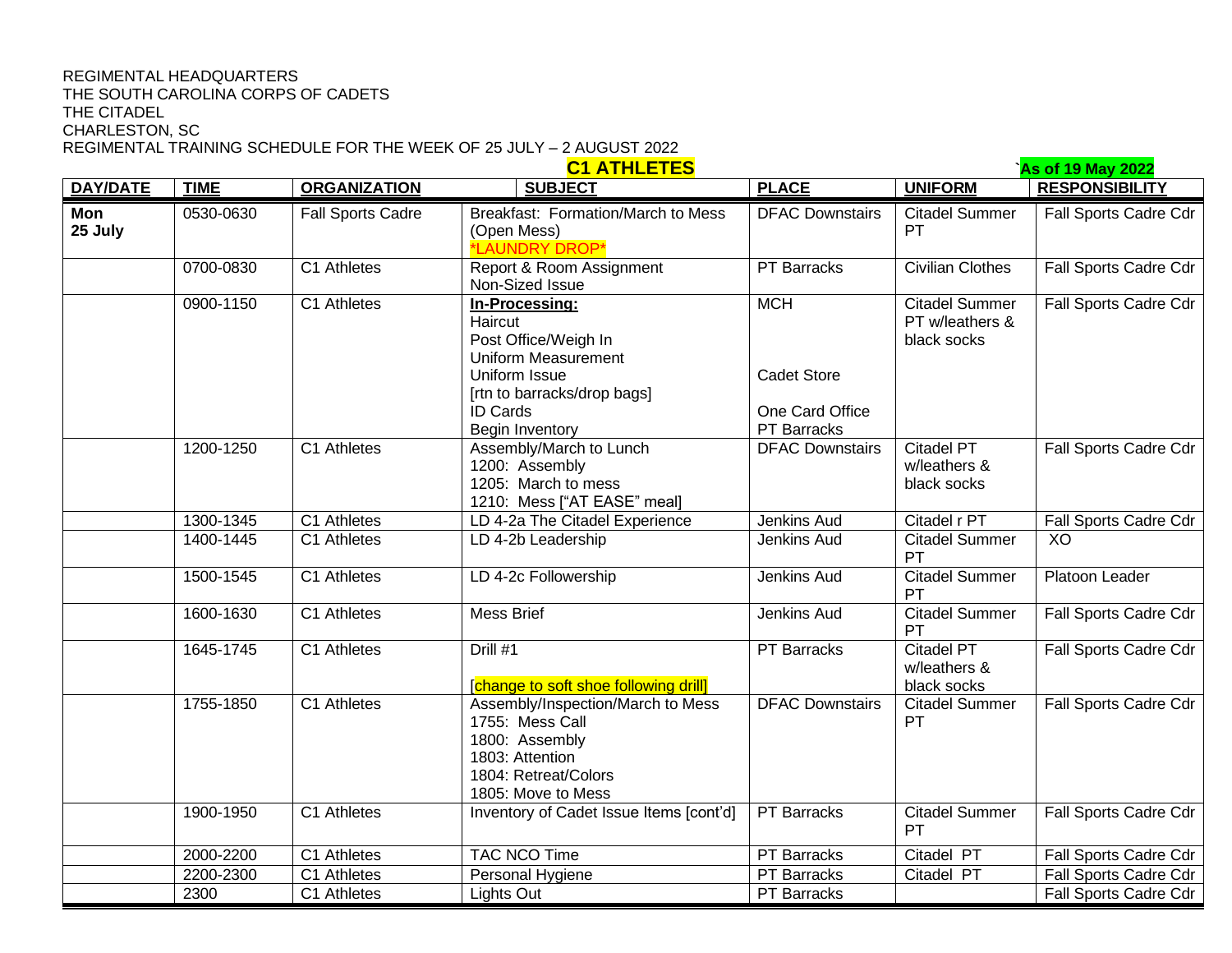| <b>DAY/DATE</b>        | <b>TIME</b> | ORGANIZATION | <b>SUBJECT</b>                                                                                                                                         | <b>PLACE</b>           | <b>UNIFORM</b>                             | <b>RESPONSIBILITY</b>                               |
|------------------------|-------------|--------------|--------------------------------------------------------------------------------------------------------------------------------------------------------|------------------------|--------------------------------------------|-----------------------------------------------------|
|                        |             |              | BLISTER CALL (TRAINING ROOM) EACH DAY IMMEDIATELY AFTER BREAKFAST                                                                                      |                        |                                            |                                                     |
| <b>Tues</b><br>26 July | 0545-0645   | C1 Athletes  | PT #1<br>0545-1st Call<br>0550: Assembly/move to training<br>0600: PT                                                                                  | <b>Summerall Field</b> | <b>Citadel Summer</b><br>PTs               | SgtMaj Yagle<br>Mrs Haugen<br>Fall Sports Cadre Cdr |
|                        | 0655-0715   | C1 Athletes  | Personal Hygiene                                                                                                                                       | <b>PT Barracks</b>     | <b>Citadel Summer</b><br>PTs               |                                                     |
|                        | 0715-0750   | C1 Athletes  | <b>Breakfast: Family Style</b><br>0715: 1st Call for Breakfast<br>0720: Assembly/ Inspection<br>0728: Attention<br>0729: Colors<br>0730: March to Mess | <b>DFAC Downstairs</b> | <b>Citadel Summer</b><br>PTs w/Leathers    | Fall Sports Cadre Cdr                               |
|                        | 0800-0820   | C1 Athletes  | Standby MRI                                                                                                                                            | PT Barracks            | <b>Citadel Summer</b><br>PTs<br>w/Leathers | Fall Sports Cadre Cdr                               |
|                        | 0830-0915   | C1 Athletes  | Drill Period #2<br>(Change to Soft Shoe following Drill)                                                                                               | <b>PT</b> Barracks     | <b>Citadel Summer</b><br>PTs<br>w/Leathers | Fall Sports Cadre Cdr                               |
|                        | 0930-1045   | C1 Athletes  | Room Standards/ Personal<br>Appearance Inspection Overview                                                                                             | Jenkins Aud            | <b>Citadel Summer</b><br>PT                | <b>BN TAC NCO</b>                                   |
|                        | 1100-1145   | C1 Athletes  | TAC TIME 1                                                                                                                                             | Jenkins Aud            | <b>Citadel Summer</b><br><b>PT</b>         | <b>TAC TEAM</b>                                     |
|                        | 1150-1220   | C1 Athletes  | Lunch                                                                                                                                                  | <b>DFAC Downstairs</b> | <b>Citadel Summer</b><br>PT                | Fall Sports Cadre Cdr                               |
|                        | 1220-1250   | C1 Athletes  | Commandant's Talk<br>1220: Formation outside Coward Hall<br>1225: March<br>1230: Cmdt Talk                                                             | Jenkins Aud            | <b>Citadel Summer</b><br><b>PT</b>         | Fall Sports Cadre Cdr                               |
|                        | 1300-1350   | C1 Athletes  | <b>Counseling Center</b><br><b>Mental Health Overview</b>                                                                                              | Jenkins Aud            | <b>Citadel Summer</b><br>PT                | Counseling Center                                   |
|                        | 1400-1420   | C1 Athletes  | <b>Medical Issues Overview</b>                                                                                                                         | Jenkins Aud            | <b>Citadel Summer</b><br>PT                | Infirmary                                           |
|                        | 1430-1520   | C1 Athletes  | $HD$ 4-1                                                                                                                                               | Jenkins Aud            | <b>Citadel Summer</b><br>PT                | <b>TAC TEAM</b>                                     |
|                        | 1530-1550   | C1 Athletes  | <b>Laundry Intro</b>                                                                                                                                   | Jenkins Aud            | <b>Citadel Summer</b><br>PT                | Fall Sports Cadre<br>Supply Sgt                     |
|                        | 1600-1645   | C1 Athletes  | Weapon Card<br>(Change to Leathers)                                                                                                                    | Jenkins Hall<br>Armory | <b>Citadel Summer</b><br>PT                | Fall Sports Cadre Cdr<br>Supply SGT                 |
|                        | 1700-1745   | C1 Athletes  | Drill Period #3<br>(Change to Soft Shoe after Drill)                                                                                                   | PT Barracks            | Citadel PT<br>w/Leathers                   | Fall Sports Cadre Cdr                               |
|                        | 1800-1850   | C1 Athletes  | Assembly/Inspection/March to Mess<br>1755: First Call for Mess                                                                                         | <b>DFAC Downstairs</b> | <b>Citadel Summer</b><br><b>PT</b>         | Fall Sports Cadre Cdr                               |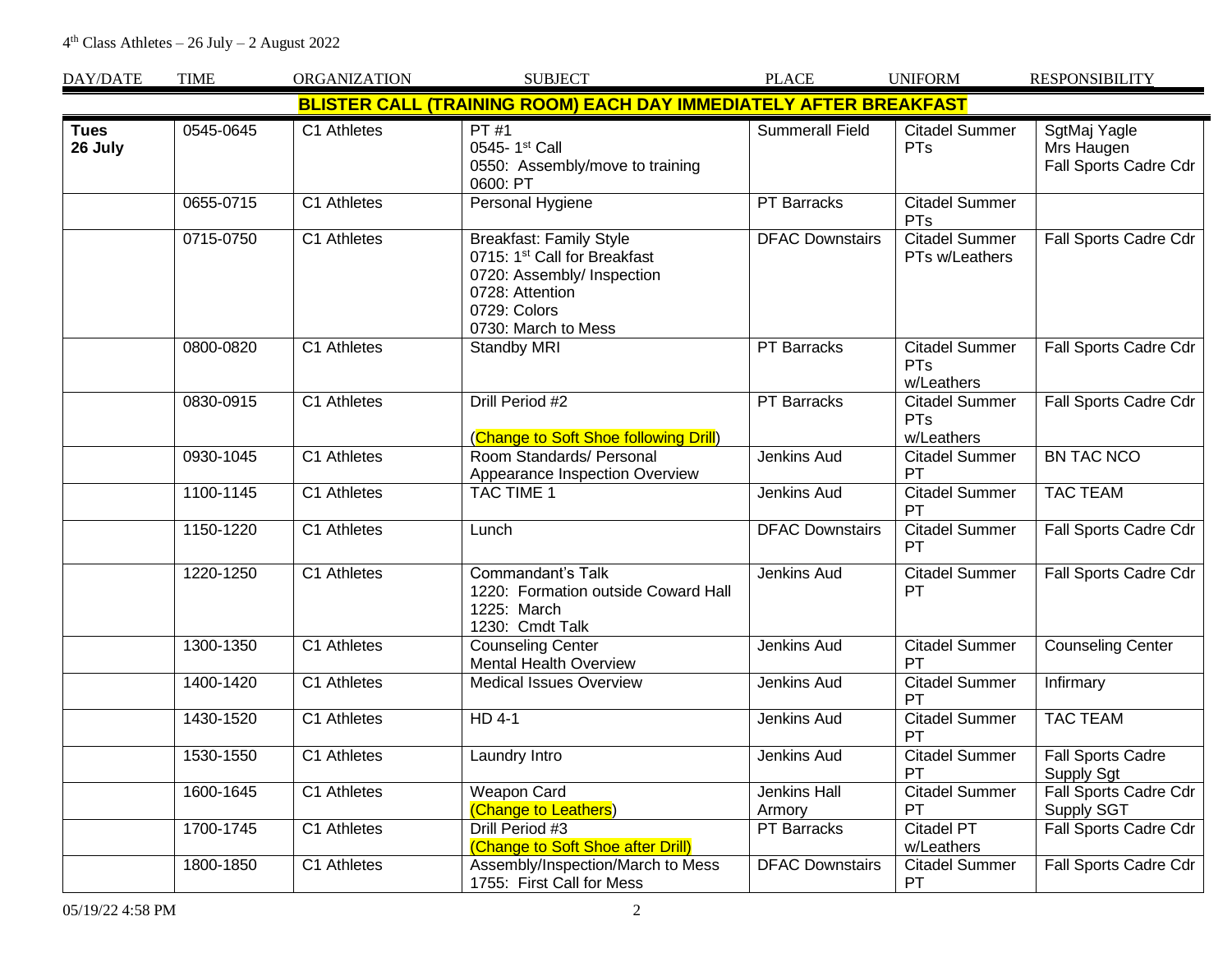| DAY/DATE                           | <b>TIME</b> | <b>ORGANIZATION</b> | <b>SUBJECT</b>                                                                                                                                                     | <b>PLACE</b>           | <b>UNIFORM</b>              | <b>RESPONSIBILITY</b>                                |
|------------------------------------|-------------|---------------------|--------------------------------------------------------------------------------------------------------------------------------------------------------------------|------------------------|-----------------------------|------------------------------------------------------|
| <b>Tues</b><br>26 July<br>[cont'd] |             |                     | 1800: Assembly<br>1803: Attention<br>1804: Retreat/Colors<br>1805: March to Mess                                                                                   |                        |                             |                                                      |
|                                    | 1900-1950   | C1 Athletes         | How To Wear DUTY Review                                                                                                                                            | <b>PT Barracks</b>     | <b>Citadel Summer</b><br>PT | Fall Sports Cadre Cdr<br>Squad Sgt                   |
|                                    | 2000-2200   | C1 Athletes         | <b>TAC NCO time</b><br>Include Weapons Care/Clean<br>Laundry Bag Preparation                                                                                       | PT Barracks            | <b>Citadel Summer</b><br>PT | Fall Sports Cadre Cdr                                |
|                                    | 2200-2300   | C1 Athletes         | Hygiene                                                                                                                                                            | PT Barracks            | <b>Citadel Summer</b><br>PT | Fall Sports Cadre Cdr                                |
|                                    | 2300        | C1 Athletes         | Lights Out                                                                                                                                                         | PT Barracks            | <b>Citadel Summer</b><br>PT | Fall Sports Cadre Cdr                                |
|                                    |             |                     | <b>BLISTER CALL (TRAINING ROOM) EACH DAY IMMEDIATELY AFTER BREAKFAST</b>                                                                                           |                        |                             |                                                      |
| Wed<br>27 July                     | 0545-0645   | C1 Athletes         | <b>PT#2</b><br>0545-1st Call<br>0550: Assembly/ march to field<br>0600: PT<br><b>Laundry Drop</b>                                                                  | <b>Summerall Field</b> | <b>Citadel Summer</b><br>PT | SgtMaj Yagle<br>Mrs. Haugen<br>Fall Sports Cadre Cdr |
|                                    | 0655-0715   | C1 Athletes         | Personal Hygiene                                                                                                                                                   | PT Barracks            |                             |                                                      |
|                                    | 0715-0750   | C1 Athletes         | <b>Breakfast: Family Style</b><br>0715: 1 <sup>st</sup> Call for Breakfast<br>0720: Assembly/ Inspection<br>0728: Attention<br>0729: Colors<br>0730: March to Mess | <b>DFAC Downstairs</b> | <b>DUTY</b>                 | Cadre Cdr                                            |
|                                    | 0800-0820   | C1 Athletes         | <b>Standby MRI</b>                                                                                                                                                 | <b>PT Barracks</b>     | <b>DUTY</b>                 |                                                      |
|                                    | 0830-1015   | C1 Athletes         | Drill Period #4 & 5                                                                                                                                                | <b>PT Barracks</b>     | <b>DUTY</b>                 | Fall Sports Cadre Cdr                                |
|                                    | 1030-1120   | C1 Athletes         | Military Organization                                                                                                                                              | Jenkins Aud            | <b>DUTY</b>                 | <b>LTC Remsen</b>                                    |
|                                    | 1130-1215   | C1 Athletes         | Honor 1                                                                                                                                                            | Jenkins Aud            | <b>DUTY</b>                 | Honor Cmte                                           |
|                                    | 1225-1315   | C1 Athletes         | Lunch<br>Move directly to Coward Hall                                                                                                                              | <b>DFAC</b> downstairs | <b>DUTY</b>                 | Fall Sports Cadre Cdr                                |
|                                    | 1330-1420   | C1 Athletes         | TAC NCO Time                                                                                                                                                       | As Directed            | <b>DUTY</b>                 | TAC NCO                                              |
|                                    | 1430-1550   | C1 Athletes         | <b>Customs &amp; Courtesies</b>                                                                                                                                    | Jenkins Aud            | <b>DUTY</b>                 | <b>TAC NCO</b>                                       |
|                                    | 1600-1645   | C1 Athletes         | <b>CPRP Brief</b>                                                                                                                                                  | Jenkins Aud            | <b>DUTY</b>                 | Mrs Haugen                                           |
|                                    | 1700-1745   | C1 Athletes         | Drill Period #6                                                                                                                                                    | PT Barracks            | <b>DUTY</b>                 | Fall Sports Cadre Cdr                                |
|                                    | 1755-1845   | C1 Athletes         | Assembly/Inspection/March to Mess<br>1755: First Call for Mess<br>1800: Assembly<br>1803: Attention<br>1804: Retreat/Colors<br>1805: March to Mess                 | <b>DFAC Downstairs</b> | <b>DUTY</b>                 | Fall Sports Cadre Cdr                                |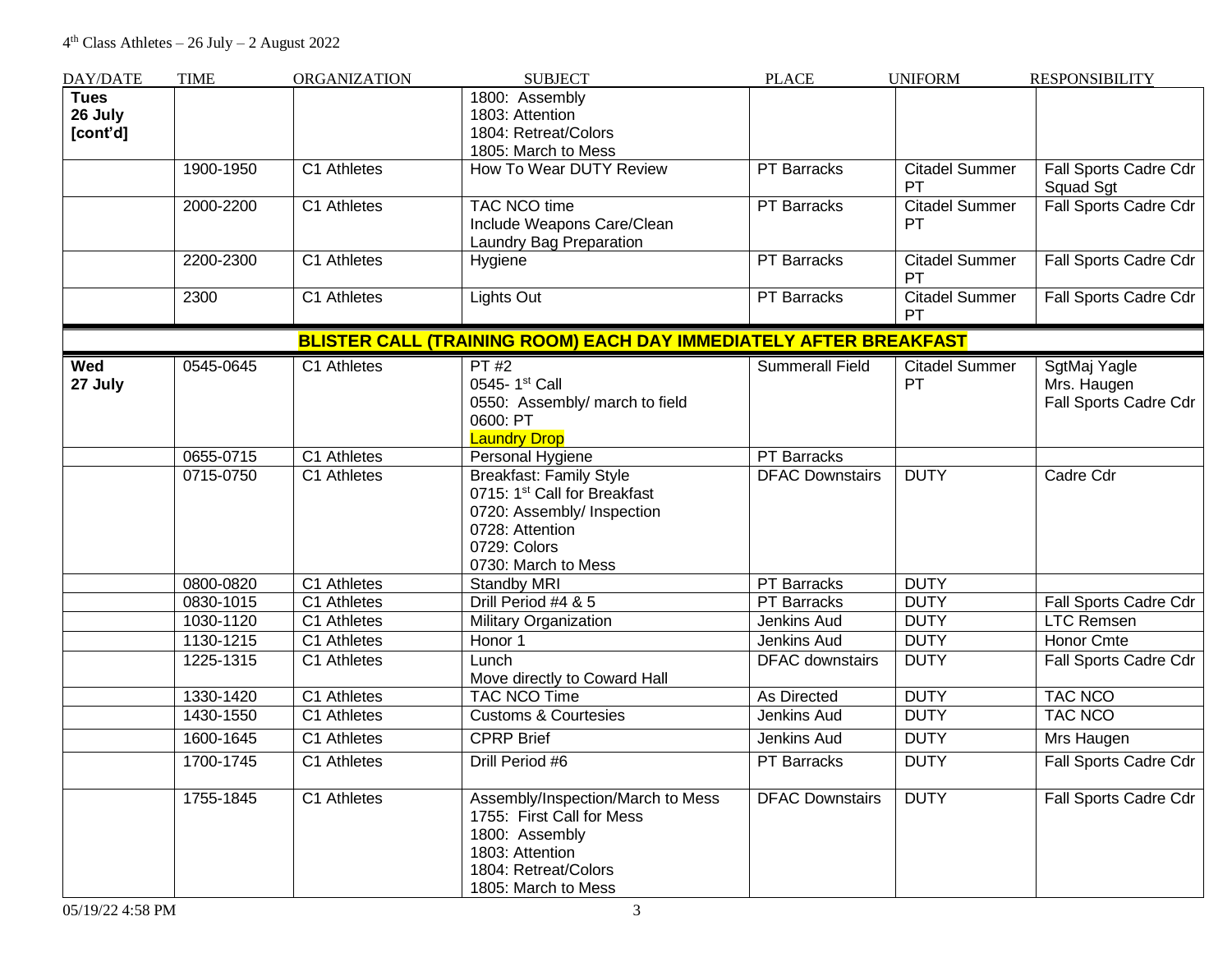| DAY/DATE     | <b>TIME</b> | <b>ORGANIZATION</b> | <b>SUBJECT</b>                                                           | <b>PLACE</b>           | <b>UNIFORM</b>        | <b>RESPONSIBILITY</b>        |
|--------------|-------------|---------------------|--------------------------------------------------------------------------|------------------------|-----------------------|------------------------------|
|              | 1900-1920   | C1 Athletes         | <b>BANNER ON-LINE</b>                                                    | <b>Barracks Rooms</b>  | Duty                  | Fall Sports Cadre Cdr        |
|              | 1930-2000   | C1 Athletes         | ****TEACH ACCESS TO CANVAS****                                           | <b>Barracks Rooms</b>  | <b>Duty</b>           | Fall Sports Cadre Cdr        |
| Wed          | 2000-2200   | C1 Athletes         | TAC NCO time                                                             | PT Barracks            | <b>Citadel Summer</b> | <b>TAC NCOs</b>              |
| 27 July      |             |                     | Review How to Wear OCPs                                                  |                        | PT                    |                              |
| [cont'd]     |             |                     | Prepare Laundry Bag                                                      |                        |                       |                              |
|              | 2200-2300   | C1 Athletes         | Hygiene                                                                  | PT Barracks            |                       | Fall Sports Cadre Cdr        |
|              | 2300        | C1 Athletes         | <b>Lights Out</b>                                                        | <b>PT</b> Barracks     |                       | Fall Sports Cadre Cdr        |
|              |             |                     | <b>BLISTER CALL (TRAINING ROOM) EACH DAY IMMEDIATELY AFTER BREAKFAST</b> |                        |                       |                              |
| <b>Thurs</b> | 0545-0645   | C1 Athletes         | PT #3                                                                    | <b>Summerall Field</b> | <b>Citadel Summer</b> | SgtMaj Yagle                 |
| 28 July      |             |                     | 0545-1st Call                                                            |                        | <b>PT</b>             | Mrs. Haugen                  |
|              |             |                     | 0550: Assembly/March to field                                            |                        |                       | Fall Sports Cadre Cdr        |
|              |             |                     | 0600: PT                                                                 |                        |                       |                              |
|              |             |                     | <b>Laundry Drop</b>                                                      |                        |                       |                              |
|              | 0655-0715   | C1 Athletes         | Personal Hygiene                                                         | <b>PT</b> Barracks     |                       | Fall Sports Cadre Cdr        |
|              | 0715-0750   | C1 Athletes         | <b>Breakfast: Family Style</b>                                           | <b>DFAC Downstairs</b> | <b>OCPs</b>           | Fall Sports Cadre Cdr        |
|              |             |                     | 0715: 1 <sup>st</sup> Call for Breakfast<br>0720: Assembly/ Inspection   |                        |                       |                              |
|              |             |                     | 0728: Attention                                                          |                        |                       |                              |
|              |             |                     | 0729: Colors                                                             |                        |                       |                              |
|              |             |                     | 0730: March to Mess                                                      |                        |                       |                              |
|              | 0800-0820   | C1 Athletes         | Standby MRI                                                              | <b>PT Barracks</b>     | <b>OCPs</b>           | <b>Fall Sports Cadre</b>     |
|              |             |                     |                                                                          |                        |                       | Cdr/TACs                     |
|              | 0830-0950   | C1 Athletes         | Drill Period #7                                                          | PT Barracks            | OCPs u/arms           | Fall Sports Cadre Cdr        |
|              | 1000-1045   | C1 Athletes         | <b>FCS Review - ON LINE</b>                                              | <b>PT</b> Barracks     | <b>OCPs</b>           | Fall Sports Cadre Cdr        |
|              | 1100-1145   | C1 Athletes         | <b>FCS Class</b>                                                         | Jenkins Hall Aud       | <b>OCPs</b>           | <b>TAC TEAM</b>              |
|              | 1200-1245   | C1 Athletes         | Lunch                                                                    | <b>DFAC Downstairs</b> | <b>OCPs</b>           | <b>Fall Sports Cadre Cdr</b> |
|              |             |                     | Move directly to Coward Hall                                             |                        |                       |                              |
|              | 1300-1345   | C1 Athletes         | <b>FCS TEST - ON LINE</b>                                                | <b>PT</b> Barracks     | <b>OCPs</b>           | Fall Sport Cadre Cdr         |
|              | 1400-1445   | C1 Athletes         | Honor <sub>2</sub>                                                       | <b>Jenkins Aud</b>     | <b>OCPs</b>           | <b>Honor Cmte</b>            |
|              | 1500-1620   | C1 Athletes         | Institutional Research (IR)                                              | <b>Bond Hall labs</b>  | <b>OCPs</b>           | <b>IR Team</b>               |
|              |             |                     | <b>Academic Surveys Orientation</b>                                      |                        |                       |                              |
|              | 1630-1750   | C1 Athletes         | Drill Period #8                                                          | <b>PT</b> Barracks     | OCPs u/arms           | Fall Sports Cadre Cdr        |
|              | 1755-1845   | C1 Athletes         | Assembly/Inspection/March to Mess                                        | <b>DFAC Downstairs</b> | <b>OCPs</b>           | Fall Sports Cadre Cdr        |
|              |             |                     | 1755: First Call for Mess<br>1800: Assembly                              |                        |                       |                              |
|              |             |                     | 1803: Attention                                                          |                        |                       |                              |
|              |             |                     | 1804: Retreat/Colors                                                     |                        |                       |                              |
|              |             |                     | 1805: March to Mess                                                      |                        |                       |                              |
|              | 1900-2200   | C1 Athletes         | <b>TAC NCO time</b>                                                      | <b>PT</b> Barracks     | <b>Citadel Summer</b> | <b>TAC NCOS</b>              |
|              |             |                     | Prepare Laundry Bag                                                      |                        | PT                    |                              |
|              | 2200-2300   | C1 Athletes         | Hygiene                                                                  | PT Barracks            |                       | Fall Sports Cadre Cdr        |
|              | 2300        | C1 Athletes         | Lights Out                                                               | PT Barracks            |                       | Fall Sports Cadre Cdr        |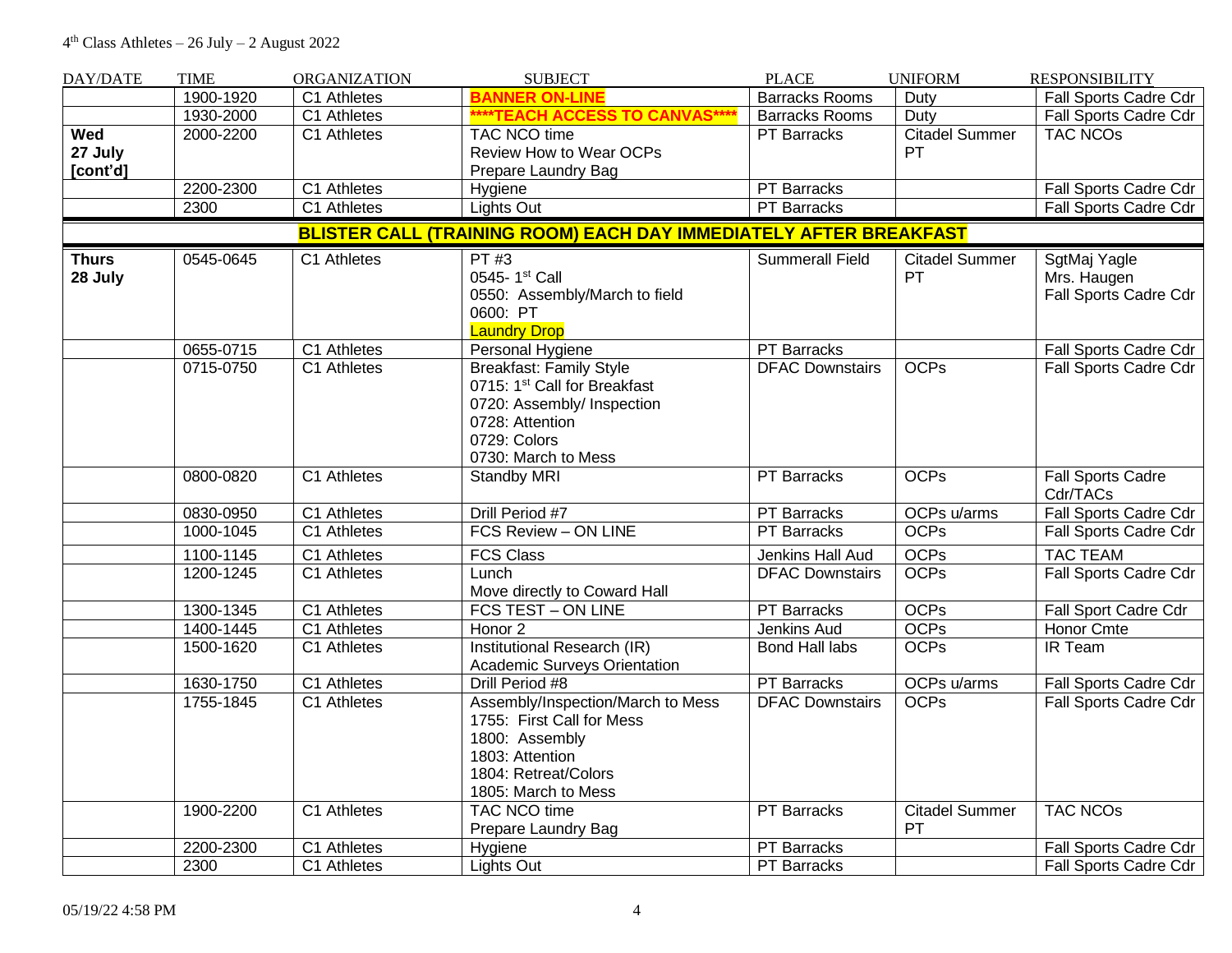## $4<sup>th</sup> Class Athletes - 26 July - 2 August 2022$

| DAY/DATE             | <b>TIME</b> | ORGANIZATION | <b>SUBJECT</b>                                                                                                                                                     | <b>PLACE</b>                               | <b>UNIFORM</b>              | <b>RESPONSIBILITY</b>                                  |
|----------------------|-------------|--------------|--------------------------------------------------------------------------------------------------------------------------------------------------------------------|--------------------------------------------|-----------------------------|--------------------------------------------------------|
|                      |             |              | BLISTER CALL (TRAINING ROOM) EACH DAY IMMEDIATELY AFTER BREAKFAST                                                                                                  |                                            |                             |                                                        |
| Fri<br>29 July       | 0545-0645   | C1 Athletes  | <b>PT #4</b><br>0545-1st Call<br>0550: Assembly/March to field<br>0600: PT<br><b>Laundry Drop</b>                                                                  | <b>Summerall Field</b>                     | <b>Citadel Summer</b><br>PT | SgtMaj Yagle<br>Mrs. Haugen<br>Fall Sports Cadre Cdr   |
|                      | 0655-0715   | C1 Athletes  | Personal Hygiene                                                                                                                                                   | <b>PT Barracks</b>                         |                             | Fall Sports Cadre Cdr                                  |
|                      | 0715-0750   | C1 Athletes  | <b>Breakfast: Family Style</b><br>0715: 1 <sup>st</sup> Call for Breakfast<br>0720: Assembly/ Inspection<br>0728: Attention<br>0729: Colors<br>0730: March to Mess | <b>DFAC Downstairs</b>                     | Duty                        | Fall Sports Cadre Cdr                                  |
|                      | 0800-0820   | C1 Athletes  | <b>Standby MRI</b>                                                                                                                                                 | PT Barracks                                | Duty                        | <b>Fall Sports Cadre</b><br>Cdr/TACs                   |
|                      | 0830-0950   | C1 Athletes  | Drill Period #9                                                                                                                                                    | PT Barracks                                | Duty u/arms                 | Fall Sports Cadre Cdr                                  |
|                      | 1000-1045   | C1 Athletes  | <b>Library Services</b>                                                                                                                                            | Daniel Library                             | Duty                        | <b>Library Staff</b>                                   |
|                      | 1100-1120   | C1 Athletes  | Ombudsman                                                                                                                                                          | <b>MCH-GI</b>                              | Duty                        | Academic Staff<br><b>COL Pickering</b>                 |
|                      | 1130-1150   | C1 Athletes  | <b>Cadet Activities Brief</b>                                                                                                                                      | <b>MCH-GI</b>                              | Duty                        | <b>Cadet Activities</b>                                |
| ************         | 1200-1320   | C1 Athletes  | <b>Lunch with Coaches</b><br>[Move directly to Coward Hall]                                                                                                        | <b>Coward Hall</b><br><b>DFAC Upstairs</b> | Duty                        | <b>Citadel Athletics</b>                               |
|                      | 1330-1445   | C1 Athletes  | <b>Student Success Center Orientation</b>                                                                                                                          | Thompson Hall                              | Duty                        | <b>Acd Support Staff</b>                               |
|                      | 1500-1620   | C1 Athletes  | <b>ROTC Orientation</b>                                                                                                                                            | Jenkins Aud                                | Duty                        | <b>ROTC Depts</b>                                      |
|                      | 1630-1745   | C1 Athletes  | TAC Time 2                                                                                                                                                         | PT Barracks                                | Duty                        | TAC Team                                               |
|                      | 1755-1845   | C1 Athletes  | Assembly/Inspection/March to Mess<br>1755: First Call for Mess<br>1800: Assembly<br>1803: Attention<br>1804: Retreat/Colors<br>1805: March to Mess                 | <b>DFAC Downstairs</b>                     | Duty                        | Fall Sports Cadre Cdr                                  |
|                      | 1900-2100   | C1 Athletes  | TAC NCO Time<br>Prepare Laundry Bag                                                                                                                                | PT Barracks                                | Duty                        | Fall Sports Cadre Cdr                                  |
|                      | 2100-2200   | C1 Athletes  | Hygiene                                                                                                                                                            | PT Barracks                                |                             | Fall Sports Cadre Cdr                                  |
|                      | 2200        | C1 Athletes  | Lights Out                                                                                                                                                         | <b>PT</b> Barracks                         |                             | Fall Sports Cadre Cdr                                  |
|                      |             |              | BLISTER CALL (TRAINING ROOM) EACH DAY IMMEDIATELY AFTER BREAKFAST                                                                                                  |                                            |                             |                                                        |
| Sat<br><b>30 Jul</b> | 0530-0645   | C1 Athletes  | <b>CPFT</b><br>0530-1st Call<br>0535: Assembly/March to Willson Fld<br>0545: CPFT                                                                                  | Willson Field                              | <b>Citadel Summer</b><br>PT | SgtMaj Yagle<br>Mrs Haugen<br><b>Fall Sports Cadre</b> |
|                      | 0645-0715   | C1 Athletes  | Personal Hygiene                                                                                                                                                   | PT Barracks                                |                             | Fall Sports Cadre Cdr                                  |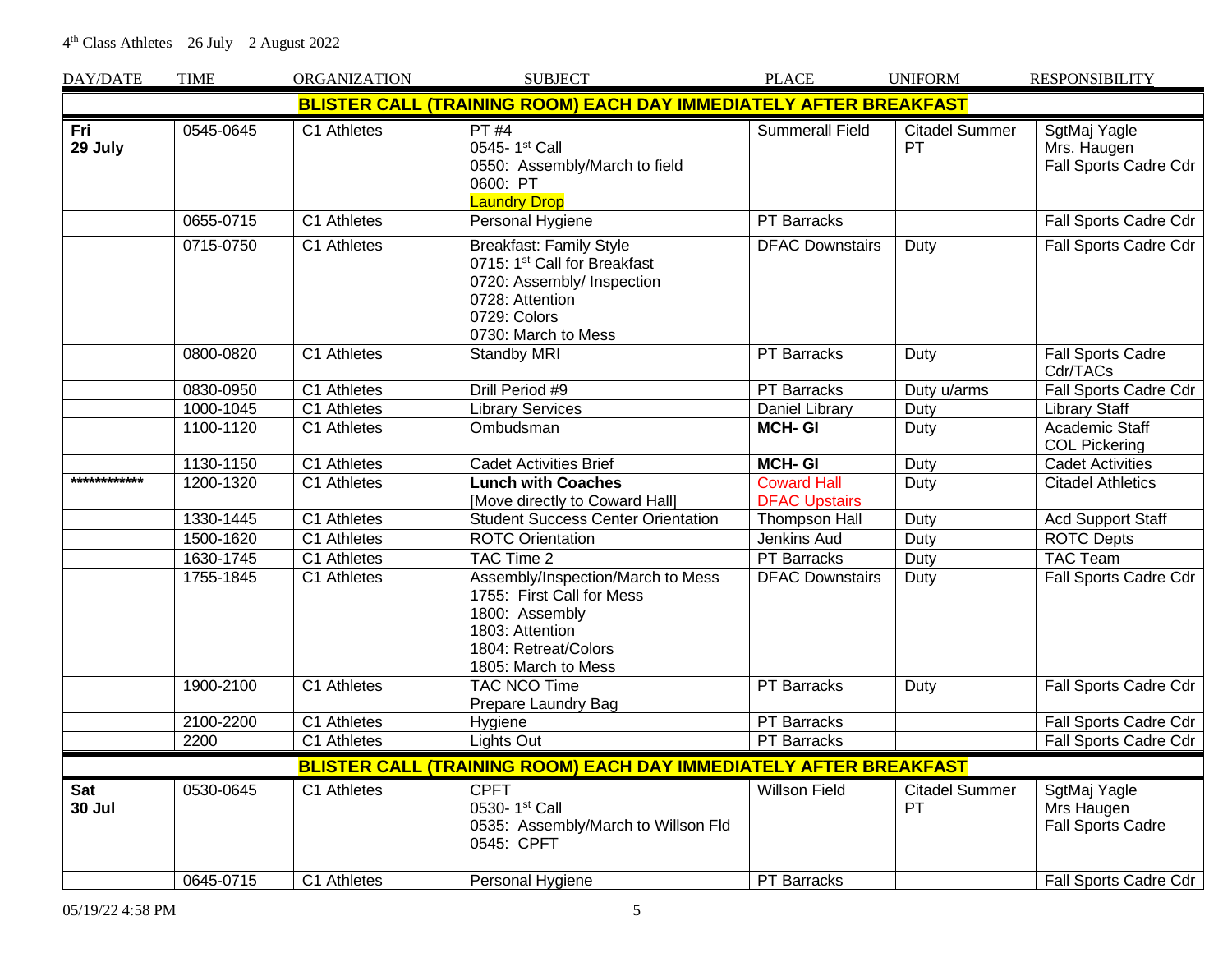| DAY/DATE                              | <b>TIME</b> | ORGANIZATION | <b>SUBJECT</b>                                                                                                                                                                                                       | <b>PLACE</b>                 | <b>UNIFORM</b> | <b>RESPONSIBILITY</b>         |
|---------------------------------------|-------------|--------------|----------------------------------------------------------------------------------------------------------------------------------------------------------------------------------------------------------------------|------------------------------|----------------|-------------------------------|
| <b>Sat</b><br><b>30 Jul</b><br>Cont'd | 0715-0750   | C1 Athletes  | Breakfast: Family Style<br>0715: 1st Call for Breakfast<br>0720: Assembly/ Inspection<br>0728: Attention<br>0729: Colors<br>0730: March to Mess                                                                      | <b>DFAC Downstairs</b>       | <b>OCPs</b>    | Fall Sports Cadre Cdr         |
|                                       | 0800-0820   | C1 Athletes  | Standby MRI                                                                                                                                                                                                          | <b>PT Barracks</b>           | <b>OCPs</b>    | Fall Sports Cadre<br>Cdr/TACs |
|                                       | 0830-0945   | C1 Athletes  | Drill Period #10                                                                                                                                                                                                     | PT Barracks                  | OCPs u/arms    | Fall Sports Cadre Cdr         |
|                                       | 1000-1050   | C1 Athletes  | Cadet Accountability                                                                                                                                                                                                 | Jenkins Aud                  | <b>OCPs</b>    | <b>MAJ Evans</b>              |
|                                       | 1100-1150   | C1 Athletes  | Safety and Security Training                                                                                                                                                                                         | Jenkins Aud                  | <b>OCPs</b>    | <b>COL Dunne</b>              |
|                                       | 1150-1250   | C1 Athletes  | Lunch<br>Move directly to Coward Hall                                                                                                                                                                                | <b>DFAC Downstairs</b>       | <b>OCPs</b>    | Fall Sports Cadre Cdr         |
|                                       | 1300-1400   | C1 Athletes  | <b>CADIC Orientation</b>                                                                                                                                                                                             | Jenkins Aud                  | <b>OCPs</b>    | Mr. Modglin                   |
|                                       | 1400-1515   | C1 Athletes  | <b>CARE Orientation</b>                                                                                                                                                                                              | Jenkins Aud                  | <b>OCPs</b>    | Mrs. Shealy                   |
|                                       | 1530-1620   | C1 Athletes  | <b>Campus Tour</b>                                                                                                                                                                                                   | Campus                       | <b>OCPs</b>    | <b>Squad Sgts</b>             |
|                                       | 1630-1720   | C1 Athletes  | Assembly/Inspection/March to Mess<br>1630: First Call for Mess<br>1635: Assembly<br>1638: Attention<br>1639: Retreat/Colors<br>1640: March to Mess                                                                   | <b>DFAC Downstairs</b>       | <b>OCPs</b>    | Fall Sports Cadre Cdr         |
|                                       | 1730-2100   | C1 Athletes  | <b>TAC NCO Time</b><br>Prepare Laundry Bag                                                                                                                                                                           | PT Barracks                  | <b>OCPs</b>    | Fall Sports Cadre Cdr         |
|                                       | 2100-2150   | C1 Athletes  | Hygiene/ Personal Time                                                                                                                                                                                               | PT Barracks                  |                | Fall Sports Cadre Cdr         |
|                                       | 2200        | C1 Athletes  | <b>Lights Out</b>                                                                                                                                                                                                    | PT Barracks                  |                | Fall Sports Cadre Cdr         |
| Sun<br>31 July                        | 0700-0720   | C1 Athletes  | Personal Hygiene<br><b>Laundry Drop</b>                                                                                                                                                                              | PT Barracks                  | Duty           | Fall Sports Cadre Cdr         |
|                                       | 0720-0750   | C1 Athletes  | <b>Breakfast: Family Style</b><br>0720: 1 <sup>st</sup> Call for Breakfast<br>0725: Assembly/Inspection<br>0733: Attention<br>0734: Colors<br>0735: March to Mess                                                    | <b>DFAC Downstairs</b>       | Duty           | Fall Sports Cadre Cdr         |
|                                       | 0800-0820   | C1 Athletes  | Standby MRI                                                                                                                                                                                                          | PT Barracks                  | Duty           | Fall Sports Cadre Cdr         |
|                                       | 0830-0950   | C1 Athletes  | <b>Chapel Religious Services- Optional</b><br>*C1 cadets NOT attending Chapel will<br>have a recovery period in the barracks.<br>0830-0850: Organize Religious groups<br>and march to Chapel<br>0900: Services Begin | <b>PT Barracks</b><br>Chapel | Duty           | Chaplain Meadows              |
|                                       | 1000-1050   | C1 Athletes  | <b>Chapel Orientation</b>                                                                                                                                                                                            | Chapel                       | Duty           | Chaplain Meadows              |
| Sun                                   | 1100-1150   | C1 Athletes  | Prepare for Evaluations                                                                                                                                                                                              | PT Barracks                  | Duty           | Fall Sports Cadre Cdr         |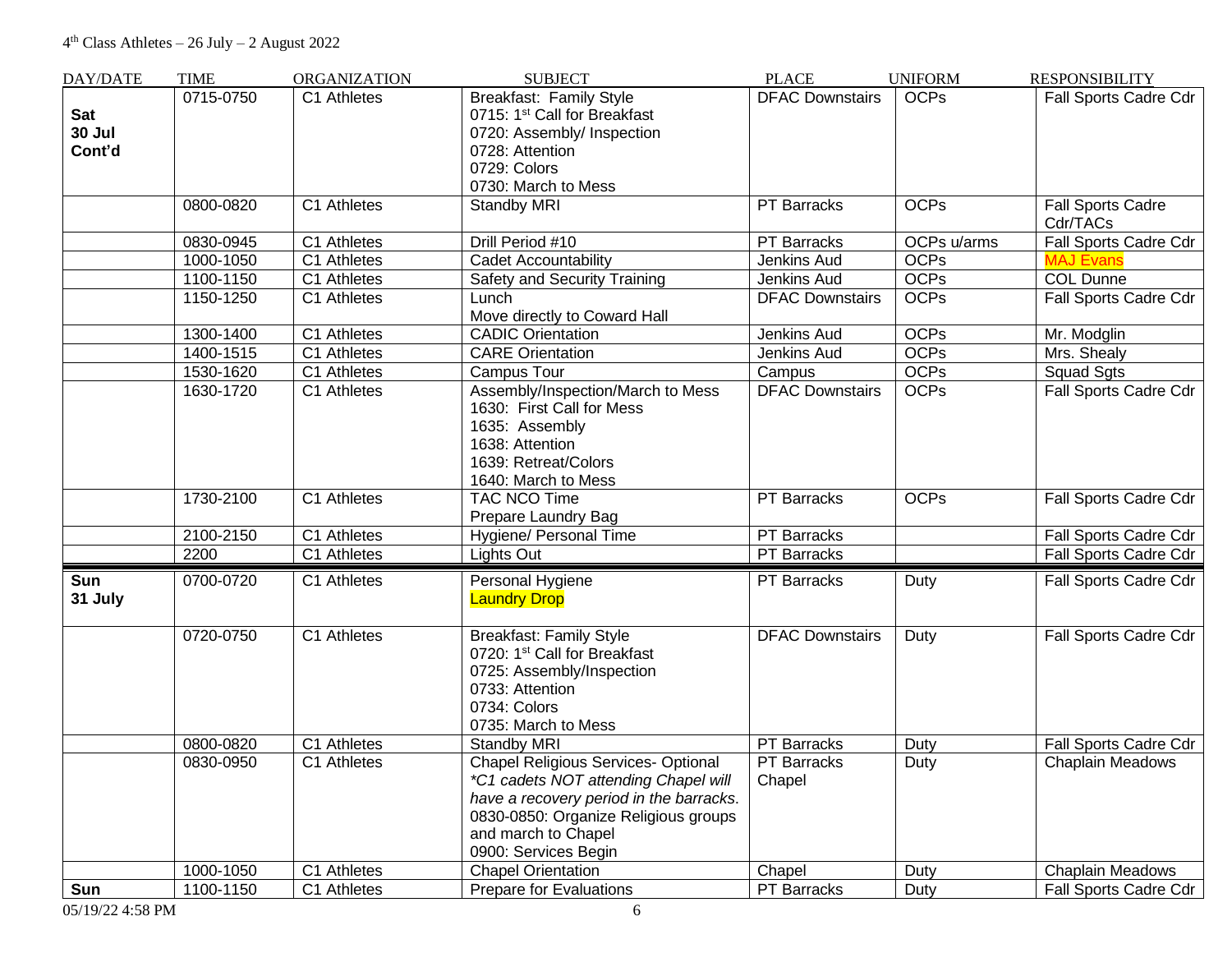| DAY/DATE          | <b>TIME</b> | <b>ORGANIZATION</b>        | <b>SUBJECT</b>                                                                                                                                                                                | <b>PLACE</b>           | <b>UNIFORM</b>              | <b>RESPONSIBILITY</b>                               |
|-------------------|-------------|----------------------------|-----------------------------------------------------------------------------------------------------------------------------------------------------------------------------------------------|------------------------|-----------------------------|-----------------------------------------------------|
| 31 July<br>Cont'd |             |                            | Review How to Wear Summer Leave                                                                                                                                                               |                        |                             |                                                     |
|                   | 1200-1250   | C1 Athletes                | Lunch<br>Move directly to Coward Hall                                                                                                                                                         | <b>DFAC Downstairs</b> | Duty                        | Fall Sports Cadre Cdr                               |
|                   | 1300-1645   | C1 Athletes                | <b>CHALLENGE WEEK EVALUATIONS</b>                                                                                                                                                             | PT Barracks            | Summer Leave                | <b>TAC TEAMS</b>                                    |
|                   | 1650-1730   | C1 Athletes                | Dinner<br>1650: First Call for Mess<br>1655: Assembly<br>1658: Attention<br>1659: Retreat/Colors<br>1700: March to Mess<br><b>1740: MOVE BACK TO BARRACKS</b><br><b>CHANGE TO CITADEL PTS</b> | <b>DFAC Downstairs</b> | Duty                        | Fall Sports Cadre Cdr                               |
| +++++++++         | 1800-2000   | <b>C1 Athletes</b>         | <b>ALL PHYSICALS</b>                                                                                                                                                                          | <b>As Directed</b>     | <b>Citadel PT</b>           | <b>Sports Medicine</b>                              |
|                   | 2000-2050   | <b>C1 Athletes</b>         | <b>SNACK</b>                                                                                                                                                                                  | <b>As Directed</b>     | <b>Citadel PT</b>           | <b>Sports Medicine</b>                              |
|                   | 2100-2200   | C1 Athletes                | Personal Hygiene                                                                                                                                                                              | <b>PT Barracks</b>     |                             | Fall Sports Cadre Cdr                               |
|                   | 2200        | C1 Athletes                | Lights Out                                                                                                                                                                                    | <b>PT Barracks</b>     |                             | Fall Sports Cadre Cdr                               |
| Mon<br>1 Aug      | 0545-0645   | C1 Athletes<br>(- SOC Ath) | PT #5<br>0545-1st Call<br>0550: Assembly/March to Field<br>0600: PT<br><b>Laundry Drop.</b>                                                                                                   | <b>Summerall Field</b> | <b>Citadel Summer</b><br>PT | SgtMaj Yagle<br>Mrs Haugen<br>Fall Sports Cadre Cdr |
|                   | 0655-0715   | C1 Athletes                | Personal Hygiene                                                                                                                                                                              | <b>PT Barracks</b>     |                             | <b>Fall Sports Cadre Cdr</b>                        |
|                   | 0715-0750   | C1 Athletes                | <b>Breakfast: Family Style</b><br>0715: 1 <sup>st</sup> Call for Breakfast<br>0720: Assembly/ Inspection<br>0728: Attention<br>0729: Colors<br>0730: March to Mess                            | <b>DFAC Downstairs</b> | Duty                        | Fall Sports Cadre Cdr                               |
|                   | 0800-0820   | C1 Athletes                | <b>Standby MRI</b>                                                                                                                                                                            | <b>PT Barracks</b>     | Duty                        | Fall Sports Cadre Cdr                               |
|                   | 0830-0945   | C1 Athletes                | Drill Period #11                                                                                                                                                                              | <b>PT Barracks</b>     | Duty u/arms                 | Fall Sports Cadre Cdr                               |
|                   | 1000-1050   | C1 Athletes                | <b>Cadet Discipline System</b>                                                                                                                                                                | Jenkins Aud            | Duty                        | <b>COL Hutson</b>                                   |
|                   | 1100-1215   | C1 Athletes                | <b>CAS Training</b>                                                                                                                                                                           | Jenkins Aud            | Duty                        | <b>COL Hutson</b>                                   |
| **********        | 1230-1320   | C1 Athletes                | <b>March directly to Lunch***</b><br>(Meals @ Team Mess begin)                                                                                                                                | <b>DFAC Upstairs</b>   | Duty                        | Fall Sports Cadre Cdr                               |
|                   | 1330-1400   | C1 FB Athletes             | <b>Turn-in Rifles</b>                                                                                                                                                                         | JH Armory              | Duty                        | Fall Sports Cadre Cdr                               |
|                   | 1400-1450   | C1 Athletes                | Rifle Turn-in                                                                                                                                                                                 | JH Armory              | Duty                        | Fall Sports Cadre Cdr                               |
|                   | 1500-1650   | C1 Athletes                | Blue/White Book Self Study/Test<br><b>ON-LINE</b>                                                                                                                                             | <b>Barracks Rooms</b>  | Duty                        | Fall Sports Cadre Cdr                               |
| ************      | 1655-1745   | C1 Athletes                | Assembly/Inspection/March to Mess<br>1655: First Call for Mess<br>1700: Assembly<br>1703: Attention<br>1704: Retreat/Colors                                                                   | <b>DFAC Upstairs</b>   | Duty                        | Fall Sports Cadre Cdr                               |